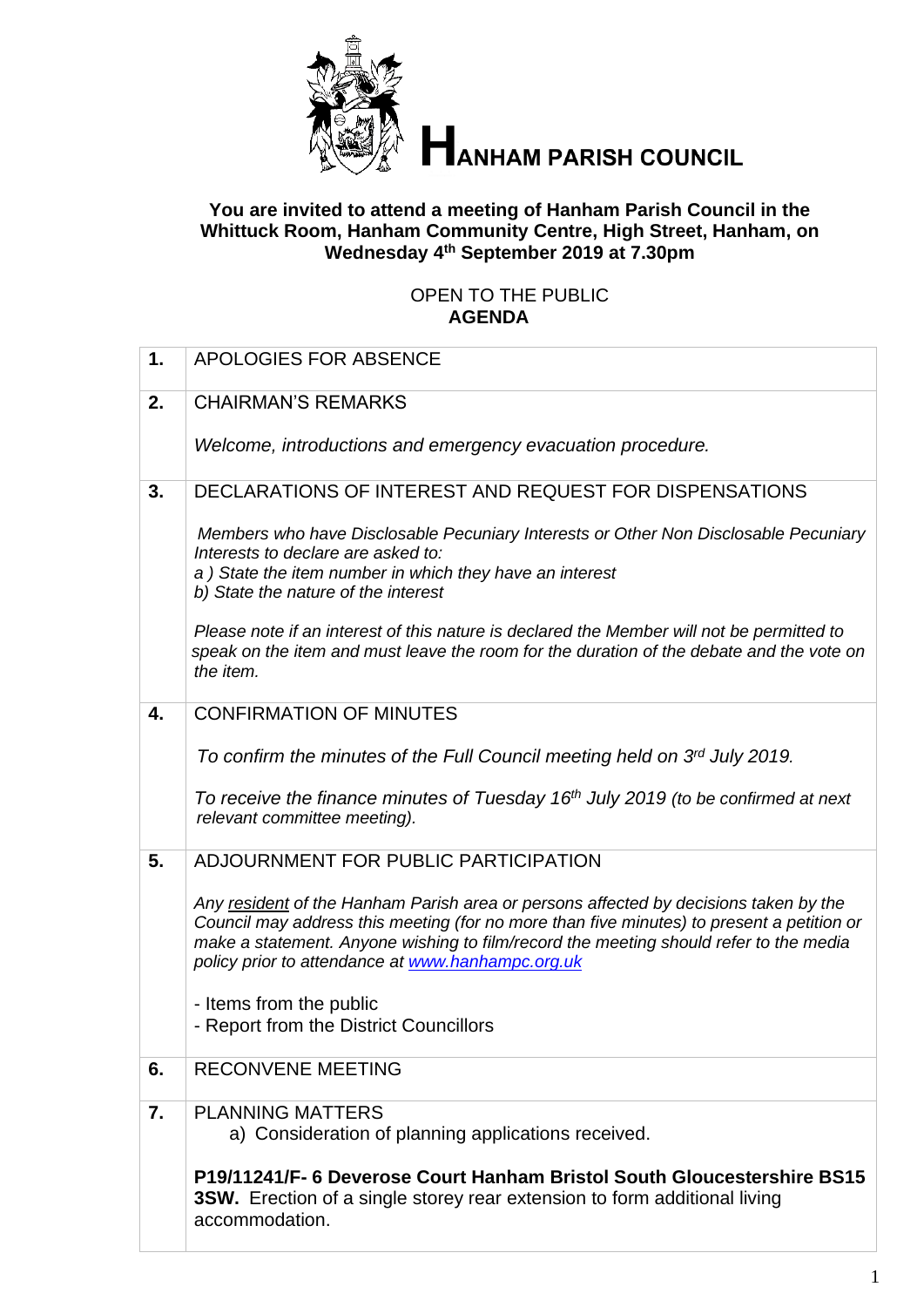|     | b) Other matters relating to planning.                                                                                                                                                                                                                                                                                                                         |
|-----|----------------------------------------------------------------------------------------------------------------------------------------------------------------------------------------------------------------------------------------------------------------------------------------------------------------------------------------------------------------|
| 8.  | <b>FINANCE</b>                                                                                                                                                                                                                                                                                                                                                 |
|     | Verbal financial report from the Chair of Finance<br>a)<br>Costs for the upgrade for QuickBooks for compatibility with Windows 10<br>b)<br>Costs for the purchase a printer, copier scanner compatible with Windows<br>$\mathsf{C}$<br>10 and end the rental contract with Konica Minolta<br>To authorise payment of accounts from the schedule provided<br>d) |
| 9.  | <b>GOING PAPERLESS</b>                                                                                                                                                                                                                                                                                                                                         |
|     | To consider the following;<br>Paper is an expensive and inefficient way to manage information; the parish<br>council can decrease their environmental footprint by going paperless at<br>meetings.                                                                                                                                                             |
| 10. | <b>PARISH COUNCIL MEETINGS/VENUE</b>                                                                                                                                                                                                                                                                                                                           |
|     | Report from Cllrs Ball and Pearce.                                                                                                                                                                                                                                                                                                                             |
| 11. | <b>MATTERS ARISING</b>                                                                                                                                                                                                                                                                                                                                         |
|     | On-going issues from previous meetings.                                                                                                                                                                                                                                                                                                                        |
|     | a) Memorial Garden- maintenance of gates and railings by South Glos Council -<br>update<br>b) Roundabout seasonal planting - update<br>c) Remembrance Service - update                                                                                                                                                                                         |
| 12. | REPORTS FROM PARISH COUNCIL REPRESENTATIVES FROM OTHER<br><b>MEETINGS</b>                                                                                                                                                                                                                                                                                      |
|     | Brief verbal presentation, with a copy of the full report to the Clerk if necessary.                                                                                                                                                                                                                                                                           |
| 13. | CORRESPONDENCE FROM SOUTH GLOS COUNCIL                                                                                                                                                                                                                                                                                                                         |
| 14. | <b>CORRESPONDENCE FROM OTHER SOURCES</b>                                                                                                                                                                                                                                                                                                                       |
| 15. | <b>MEMBERS POINTS OF INFORMATION</b>                                                                                                                                                                                                                                                                                                                           |
|     |                                                                                                                                                                                                                                                                                                                                                                |
|     | All matters to be notified to the Chair prior to the meeting.                                                                                                                                                                                                                                                                                                  |
| 16. | DATE OF NEXT MEETING                                                                                                                                                                                                                                                                                                                                           |
|     |                                                                                                                                                                                                                                                                                                                                                                |